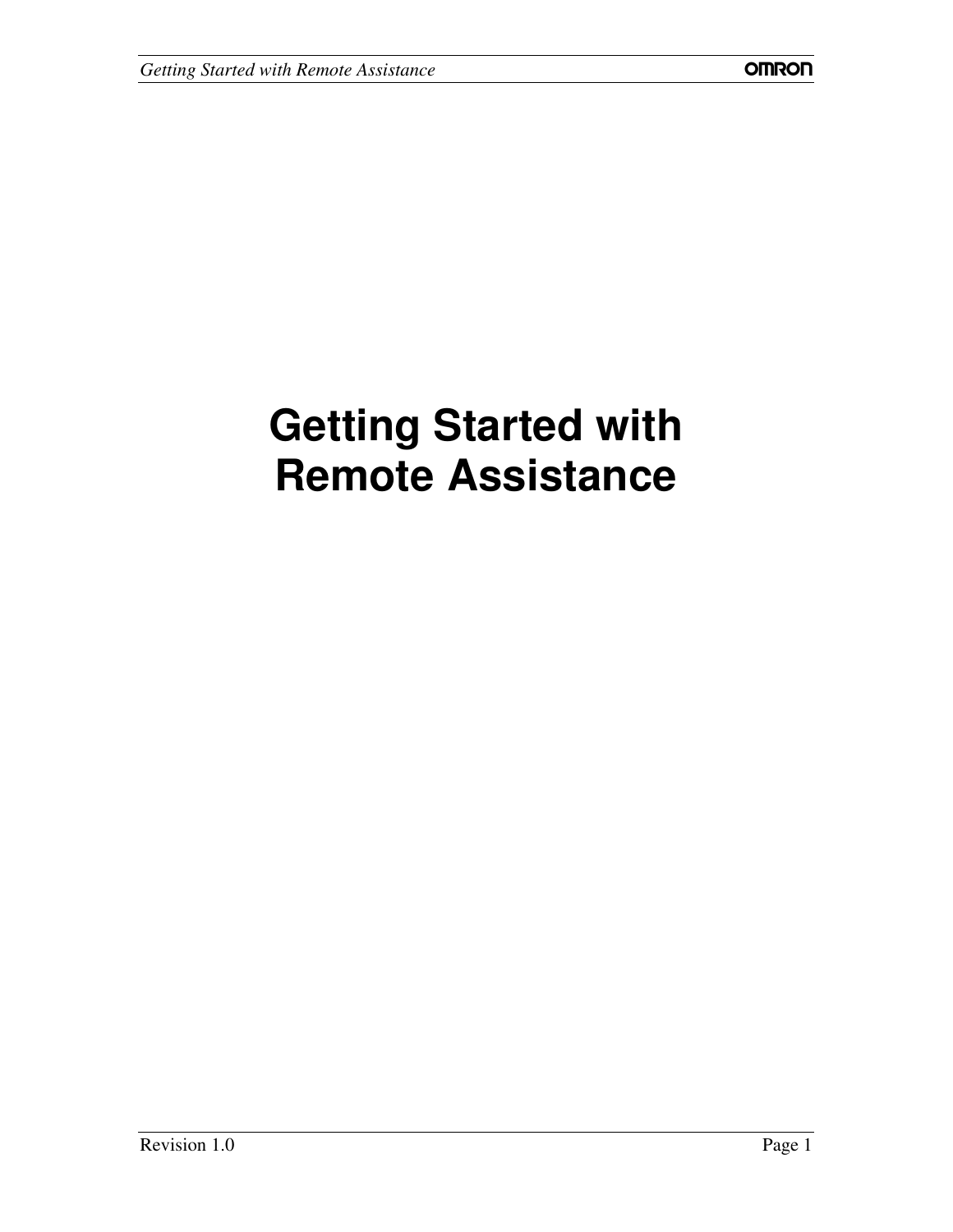## **Using Remote Assistance**

#### *Introduction*

CX-Supervisor V3 is now shipped with software to allow full remote control of another PC over the internet. This software is provided by Teamviewer, one of the market leaders in remote desktop control.

This document gives an introduction to this software and how to allow connection your PC to get remote assistance and also how to configure a remote PC so you can take control of it as an 'unmanned' station.

The Teamviewer software shipped with CX-Supervisor has 3 parts

- 1) A Basic remote assistance tool, this gives a user the ability to allow remote access to their PC – this is shipped with all commercial releases of CX-Supervisor V3 and is licence free.
- 2) A fully licensed Teamviewer, this gives a user the ability to control a remote PC or allow remote access – This is on all CX-Supervisor 'FULL' CDs but the licence is only shipped with the CX-Supervisor Remote Control Edition.
- 3) A tool to allow your PC to ALWAYS allow access from a remote PC by running Teamviewer as a service – ideal for controlling unmanned remote stations. This is licence free and is available on the CX-Supervisor 'FULL' CD.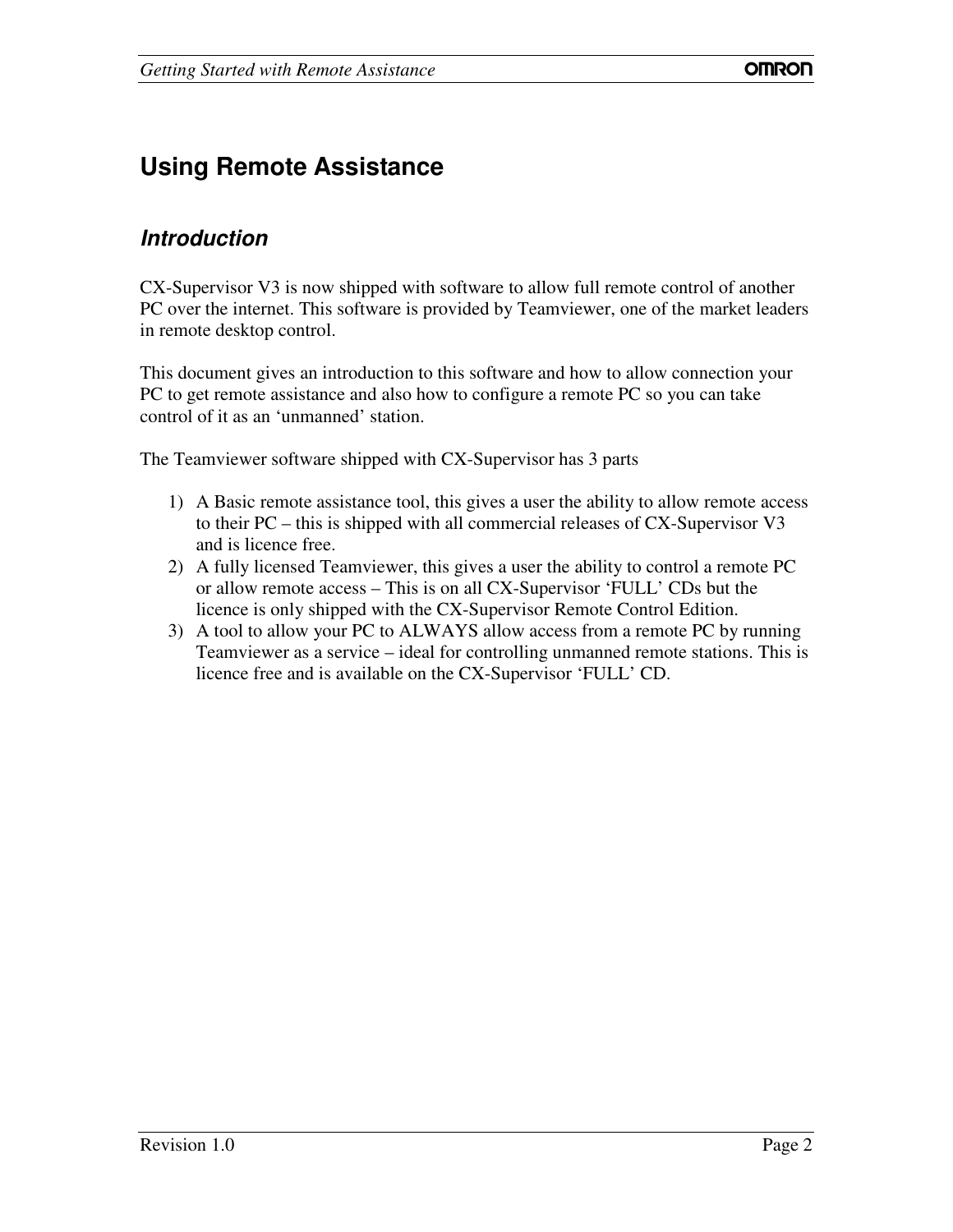## *OMRON Remote Assistance Tool*

All commercial versions of CX-Supervisor come with the Omron Remote Assistance Tool. This is a simple way of allowing another PC to connect to your PC. This application can be started from under the CX-Supervisor folder in the Start menu, from a right click option in CX-Supervisor Runtime and from under the Tools menu in CX-Supervisor developer.

When you need another PC to connect to this machine, you need to start this utility and give the ID and password to a user who is running a fully licensed Teamviewer. They will then be able to control your PC.

Omron Europe has a fully licensed Teamviewer so you can get assistance with any Omron software from your usual support contacts within Omron. Many OEMs and machine builders will also have purchased the CX-Supervisor with a full Teamviewer licence so you can get help with your CX-Supervisor application from them.

When running the tool, you are presented with a simple window containing an ID and password:



When you start the OMRON Remote Maintenance utility, it will automatically try a connection to the Teamviewer servers. The status of this connection is shown at the bottom of the screen. If you have a red cross and the message "Not ready, Please check your connection", you should check your Internet Explorer to ensure you have access to the internet and that the proxy settings (if appropriate) are correct. You can also set these manually by clicking the tools icon in top right. Once you have a connection you will see a green tick and a message "Ready to Connect", the ID and Password will be filled in.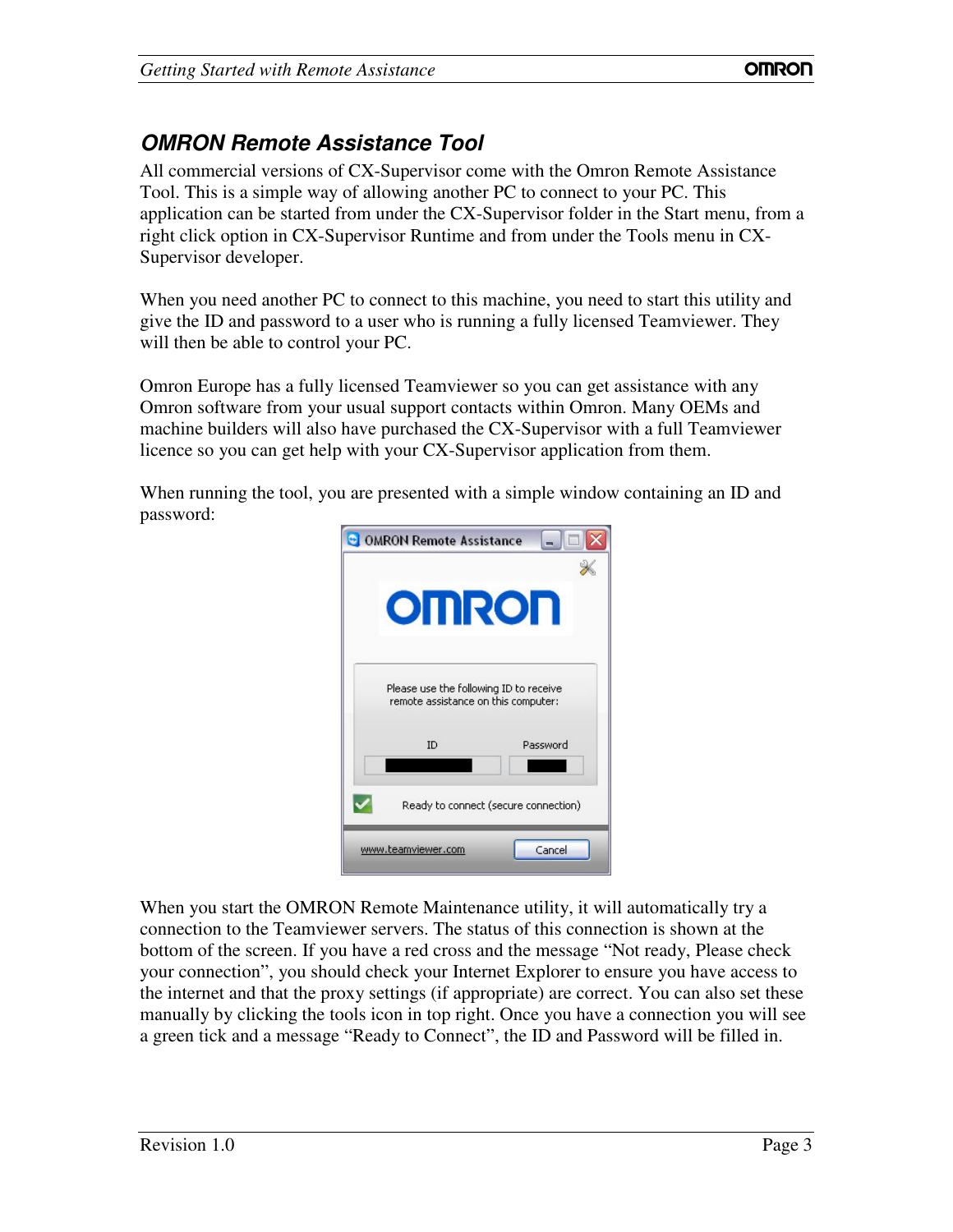When running this software your PC can be controlled from any other PC if you give them the ID and password. When this software is not running no one can connect to your PC using Teamviewer.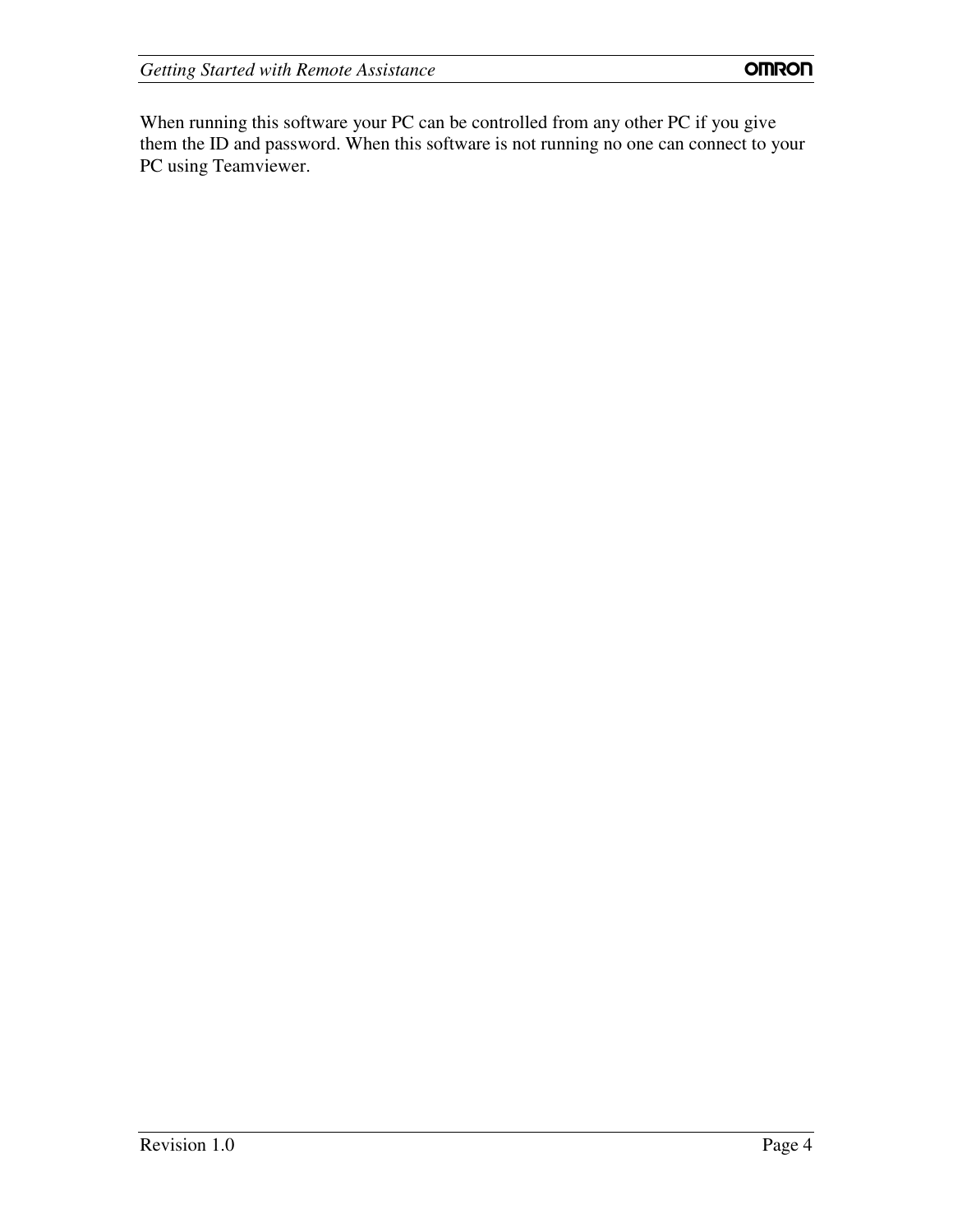## *Fully Licensed Teamviewer*

If you purchase a CX-Supervisor complete with a fully licensed Teamviewer. You will be able to install from the CD a full version of Teamviewer, you will have been given a licence number for this software in your CX-Supervisor pack. Teamviewer will install in the start menu under the Teamviewer folder, not under OMRON.

When you run Teamviewer you will be presented with a window that allows you to connect with and control a remote PC, it also allows you to request remote assistance.

To remote control a PC you will need to take down the ID and Password from the remote machine running either the OMRON Remote Support tool or Teamviewer as a service. Note this is NOT the ID and password on this window – the ID and password you can see in this window is so you can allow another Teamviewer to control your PC.

Once you have the remote ID and password you can type this on the right side of this window, check 'Remote Support' and click connect to partner. You will then be prompted for a password.

| <b>TeamViewer</b><br>Extras<br><b>Connection</b> | <b>Help</b>                                                                                                                                                                                   | $\blacksquare$                                                                                                                                                                                                                           |
|--------------------------------------------------|-----------------------------------------------------------------------------------------------------------------------------------------------------------------------------------------------|------------------------------------------------------------------------------------------------------------------------------------------------------------------------------------------------------------------------------------------|
|                                                  | <b>Wait for session</b><br>Please tell your partner the<br>following ID and password if you<br>are waiting for a session.<br>ID<br>Password<br>Configure permanent access to this<br>computer | <b>Create session</b><br>Please enter your partner's ID in<br>order to create a session.<br>123 456 78<br>$\underline{\text{ID}}$<br>$\checkmark$<br>Remote support<br>Presentation<br>File transfer<br><b>VPN</b><br>Connect to partner |
|                                                  | Ready to connect (secure connection)                                                                                                                                                          | <b>Partner list</b>                                                                                                                                                                                                                      |

When you start Teamviewer, it will automatically try a connection to the Teamviewer servers. The status of this connection is shown at the bottom of the screen. If you have a red cross and the message "Not ready, Please check your connection", you should check your Internet Explorer to ensure you have access to the internet and that the proxy settings (if appropriate) are correct. You can also set internet settings from the Extras- >Options menu, but using Internet Explorer settings is generally easier. Once you have a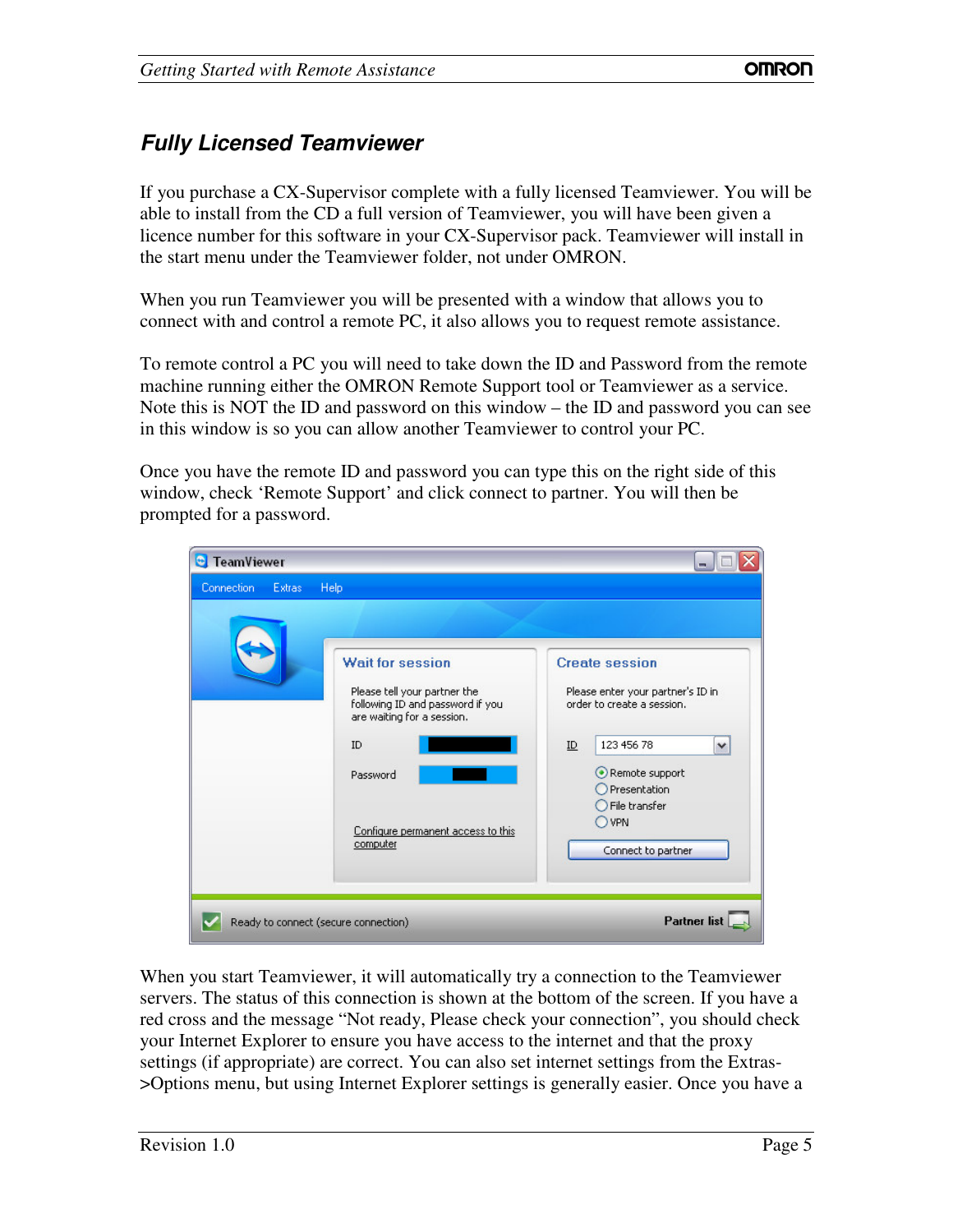connection you will see a green tick and a message "Ready to Connect", the ID and Password will be filled in.

The full version of Teamviewer also allows other Teamviewer users to connect to your machine using your ID and Password. You can set a different password by clicking on the password box.and choosing 'Set user defined password'.

You can also allow permanent access to this machine by clicking 'Configure permanent access to this machine' this prompts you for a user defined password and then starts a 'Windows Service' that always allows other computers to connect using your ID and password.

If your are using Teamviewer frequently for many PCs there are other tools and utilities freely available from the Teamviewer website www.teamviewer.com.

#### *Using a Remote PC*

When you have logged on to a remote PC, you will see the other PC running in a window on your local PC. You can use this PC in exactly the same way as you would use a normal local PC.

| $\blacksquare$<br>- TeamViewer                                                                 | $ \blacksquare$ $\times$                                                                    |  |  |  |  |  |
|------------------------------------------------------------------------------------------------|---------------------------------------------------------------------------------------------|--|--|--|--|--|
| CX-Supervisor - SMSSENDER.PAG<br>$\boldsymbol{\times}$                                         | $\Box$ e   x<br>$\mathbb{B}_{\mathbf{m}}$ File transfer<br>Actions + Fig View + 12 Extras + |  |  |  |  |  |
| File Edit View Project Tools Window Help                                                       | $\lambda$                                                                                   |  |  |  |  |  |
| <b>X la 6 2   A 8 ? R   B   @ 5     @ 4 3 # 6   @ 8 0</b><br>省房日                               |                                                                                             |  |  |  |  |  |
| Times New Roman                                                                                | $\blacksquare$<br>同老者<br>P<br>$\mathbf{v}$<br>$\left  \cdot \right $                        |  |  |  |  |  |
| <b>\A R \ M © ● ▲ □ ○ ○ 久 ┐ □ ≸ 罒 ① }} a i li Le tz 3 Q</b>                                    |                                                                                             |  |  |  |  |  |
| ▼▼□●邮图到当A图面口中图公数是图测器<br>父                                                                      |                                                                                             |  |  |  |  |  |
| Point<br>I/O Typ $\triangle$<br>Type                                                           |                                                                                             |  |  |  |  |  |
| \$12Hour<br>Integer<br>System<br><b>SActiveAlarms</b><br>System<br>Integer                     | <b>EN SMSSENDER</b>                                                                         |  |  |  |  |  |
| \$AlarmCount<br>Integer<br>System                                                              |                                                                                             |  |  |  |  |  |
| <b>SAMPM</b><br>Text<br>System                                                                 |                                                                                             |  |  |  |  |  |
| \$AvailableMemory<br>System<br>Integer                                                         |                                                                                             |  |  |  |  |  |
| ⊕ \$Date<br>Text<br>System                                                                     |                                                                                             |  |  |  |  |  |
| <b>SDayOfMonth</b><br>System<br>Integer                                                        |                                                                                             |  |  |  |  |  |
| \$DayOfYear<br>System<br>Integer<br><b>DemoMode</b><br>Boolean<br>System                       |                                                                                             |  |  |  |  |  |
| SDiskSpace<br>Integer<br>System                                                                |                                                                                             |  |  |  |  |  |
| <b>PARALAL</b><br>$1 - 1 - 1$<br>e cara                                                        |                                                                                             |  |  |  |  |  |
| $\blacktriangleright$                                                                          |                                                                                             |  |  |  |  |  |
| SMSSENDER.SCS                                                                                  |                                                                                             |  |  |  |  |  |
| Project Scripts                                                                                | Enter Message: #<br>Send SMS                                                                |  |  |  |  |  |
| E-10 Pages                                                                                     |                                                                                             |  |  |  |  |  |
|                                                                                                |                                                                                             |  |  |  |  |  |
|                                                                                                |                                                                                             |  |  |  |  |  |
|                                                                                                |                                                                                             |  |  |  |  |  |
|                                                                                                |                                                                                             |  |  |  |  |  |
|                                                                                                |                                                                                             |  |  |  |  |  |
|                                                                                                |                                                                                             |  |  |  |  |  |
|                                                                                                | $\overline{\bullet}$<br>$\blacktriangleright$                                               |  |  |  |  |  |
| Pages $\bigwedge$ <i>Plarms</i> $\bigwedge$ Recipes $\bigwedge$ Logging $\bigwedge$ Database / | SMSSENDER                                                                                   |  |  |  |  |  |
|                                                                                                |                                                                                             |  |  |  |  |  |
|                                                                                                |                                                                                             |  |  |  |  |  |
|                                                                                                |                                                                                             |  |  |  |  |  |
|                                                                                                |                                                                                             |  |  |  |  |  |
| $\left  \cdot \right $                                                                         |                                                                                             |  |  |  |  |  |
| Build $\bigwedge$ Find in files 1 $\bigwedge$ Find in files 2 $\bigwedge$                      |                                                                                             |  |  |  |  |  |
|                                                                                                |                                                                                             |  |  |  |  |  |
| For Help, press F1                                                                             | $41 \times$                                                                                 |  |  |  |  |  |

During use you may wish to transfer files between your local PC and the remote PC. You can do this by pressing the File Transfer button. This starts a File Transfer tool which